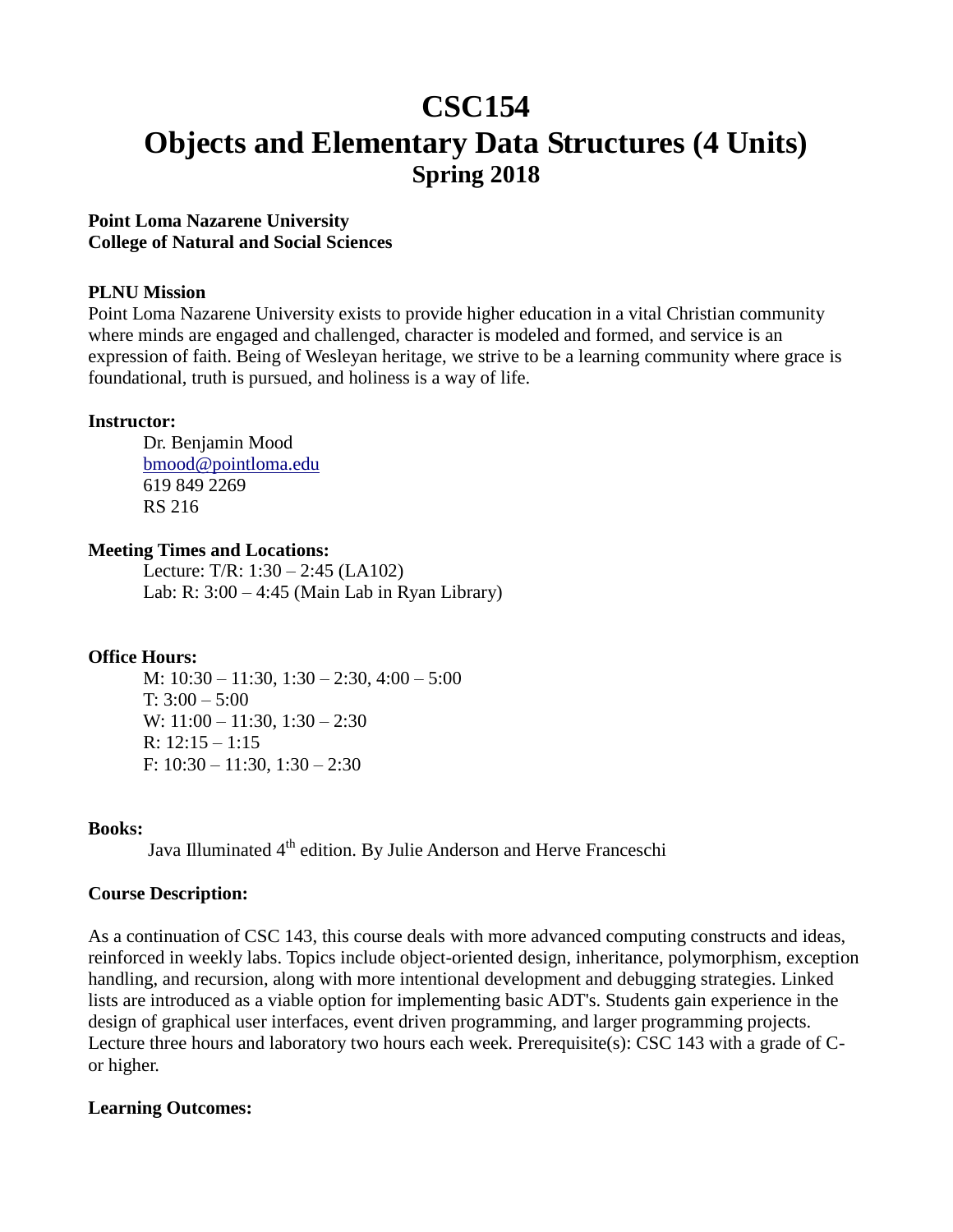Students will be able to write correct and robust software. Students will analyze the interaction between hardware and software. Students will be able to apply their technical knowledge to solve problems. Students will be able to speak about their work with precision, clarity and organization. Students will be able to write about their work with precision, clarity and organization. Students will collaborate effectively in teams. Students will be able to gather relevant information, examine information and form a conclusion based on that information.

Students will be able to understand and create arguments supported by quantitative evidence, and they can clearly communicate those arguments in a variety of formats.

#### **Department Mission:**

The Mathematical, Information, and Computer Sciences department at Point Loma Nazarene University is committed to maintaining a curriculum that provides its students with the tools to be productive, the passion to continue learning, and Christian perspectives to provide a basis for making sound value judgments.

#### **Additional Course Information:**

Lectures: I would suggest looking at the book before coming to class, but it is not required.

**Missed Classes:** Labs missed due to PLNU activities (i.e., sports teams, choirs, etc), should be turned in the next lab the student is back. Missed Exams must be scheduled before the student leaves (exception is dire circumstances). It is the student's responsibility to inform the professor of when they will be gone. In-class work will be waived for excused events.

**Labs:** Labs are used to give students a way to practice the concepts studied in lecture. They will be composed of a practical and a theoretical (written) section. The practical part of the lab must be demonstrated to Dr. Mood or a lab assistant to show that it works successfully. A completed lab includes the signed off practical sections and answers to the theoretical questions, on paper AND all code and necessary data files turned in online on canvas. It should be well commented. Code missing comments will not be given full credit.

As in CSC143, there will be lab hours where a lab assistant will be available to answer questions or sign off on the lab. Students may also come by Dr. Mood's office hours to ask questions and/or request their lab to be signed off.

Labs should be turned in, at latest, at the beginning of next lab; if you don't have it checked off by the time lab starts, you can only run the lab once for the lab assistants; They will check it as soon as they are ready. I will not accept late labs. Partial credit will be given, so please turn in whatever is done.

**Programming Quizzes:** There are two programming quizzes throughout the semester.

**Study Questions:** Questions from the book will periodically be given out; these questions will contain the concepts and the types of questions, which I will ask on exams.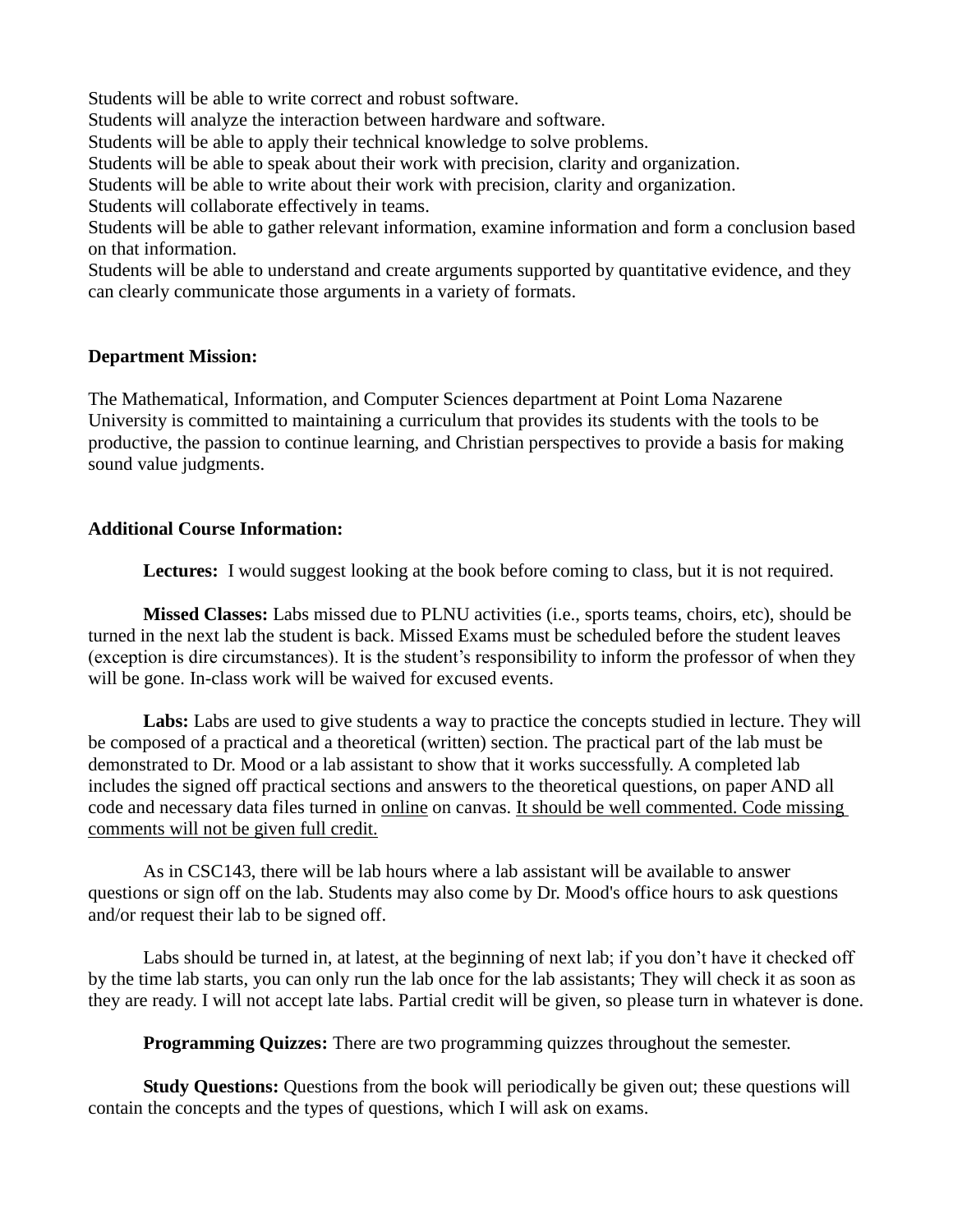**Cheating:** If you use online resources, you must site the direct URLs in the labs you turn in. You should not copy another student's work. You should not copy code from online (exception: looking up how to call functions or use built-in classes.). Unless otherwise noted, talking and working with fellow students to understand concepts is OK. If you are concerned, simply ask myself or the lab assistant for help.

Rule of thumb: everything you turn in you should be able to completely explain. Meaning, if I call you into my office to explain your work, you should be able to.

**Final:** The final time is listed in the schedule.

**Cell Phones & Laptops:** Please don't use them in class unless we are doing a demonstration or asked to use them. An occasional peek is OK, but ignoring what is going on in class is not.

**Be Courteous and Respectful. Be respectful to me. Be respectful of each other.** It is highly distracting to me to see someone doing something else while in my class. This includes things like listening to music during my lecture. Do not do work for any other class inside of this one. Students violating the above rules may be asked to leave class for the day and will receive a 0 for all in class work.

#### **Grading:**

| Programming quizzes | 15% |
|---------------------|-----|
| Labs                | 30% |
| Midterm             | 25% |
| Final               | 30% |

| Grading scale |              |
|---------------|--------------|
| $93 - 100\%$  | A            |
| $90 - 92%$    | $A -$        |
| $87 - 89%$    | $B+$         |
| $83 - 86%$    | B.           |
| $80 - 82%$    | B-           |
| $77 - 79%$    | $C+$         |
| $73 - 76%$    | $\mathsf{C}$ |
| $70 - 72%$    | С-           |
| $67 - 69%$    | D+           |
| $63 - 67%$    | D            |
| $60 - 62%$    | $D-$         |
| $0 - 59%$     | F.           |

## **PLNU Policies**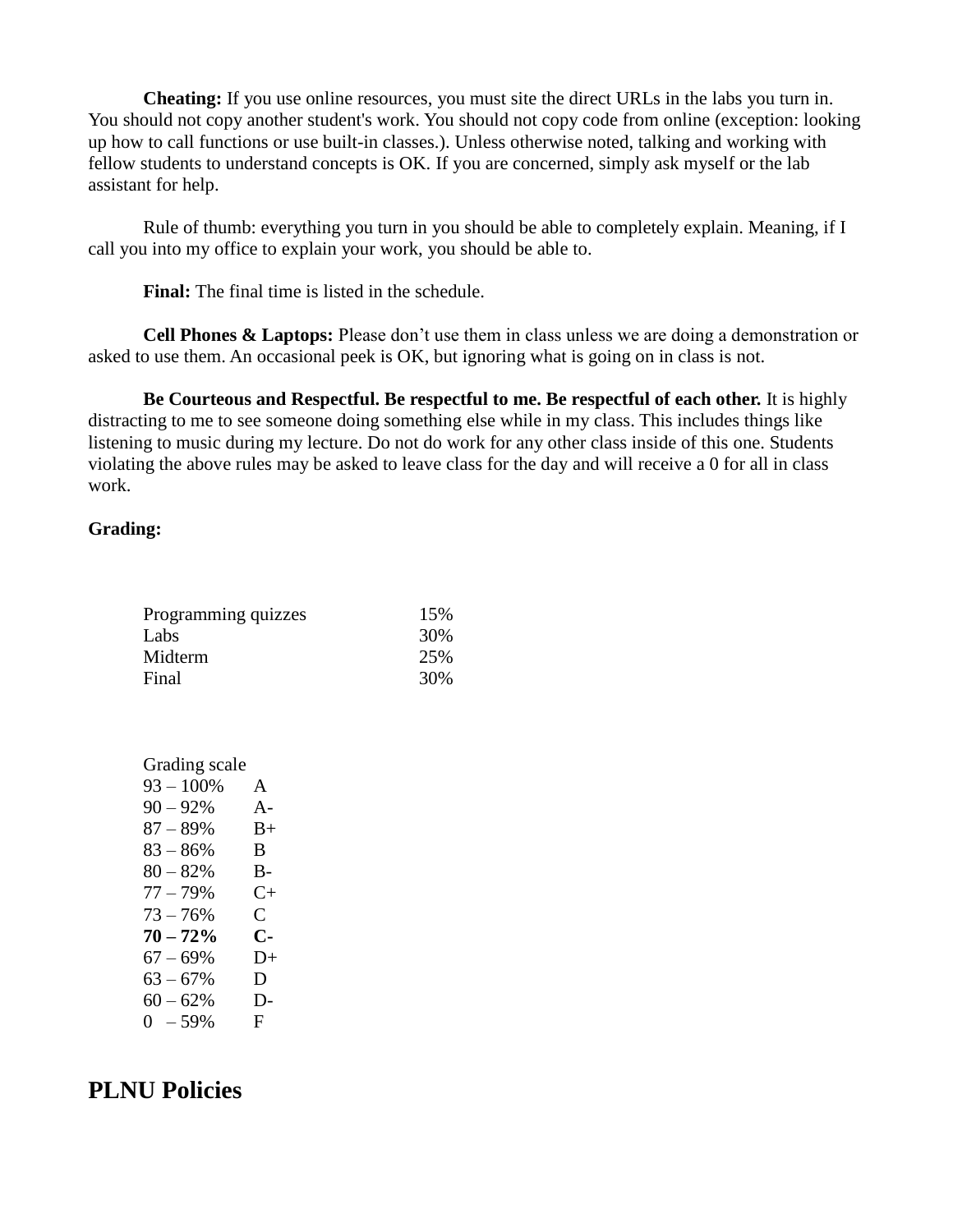## **Attendance:**

Attendance is expected at each class session. In the event of an absence you are responsible for the material covered in class and the assignments given that day.

Regular and punctual attendance at all classes is considered essential to optimum academic achievement. If the student is absent from more than 10 percent of class meetings, the faculty member can file a written report which may result in de-enrollment. If the absences exceed 20 percent, the student may be de-enrolled without notice until the university drop date or, after that date, receive the appropriate grade for their work and participation. See

[http://catalog.pointloma.edu/content.php?catoid=24&navoid=1581#Class\\_Attendance](http://catalog.pointloma.edu/content.php?catoid=24&navoid=1581#Class_Attendance) in the Undergraduate Academic Catalog.

## **Class Enrollment:**

It is the student's responsibility to maintain his/her class schedule. Should the need arise to drop this course (personal emergencies, poor performance, etc.), the student has the responsibility to follow through (provided the drop date meets the stated calendar deadline established by the university), not the instructor. Simply ceasing to attend this course or failing to follow through to arrange for a change of registration (drop/add) may easily result in a grade of F on the official transcript.

## **Academic Accommodations:**

If you have a diagnosed disability, please contact PLNU's Disability Resource Center (DRC) within the first two weeks of class to demonstrate need and to register for accommodation by phone at 619-849- 2486 or by e-mail at [DRC@pointloma.edu.](mailto:DRC@pointloma.edu) See [Disability Resource Center](http://www.pointloma.edu/experience/offices/administrative-offices/academic-advising-office/disability-resource-center) for additional information. For more details see the PLNU catalog:

[http://catalog.pointloma.edu/content.php?catoid=24&navoid=1581#Academic\\_Accommodations](http://catalog.pointloma.edu/content.php?catoid=24&navoid=1581#Academic_Accommodations) 

Students with learning disabilities who may need accommodations should discuss options with the instructor during the first two weeks of class.

## **Academic Honesty:**

Students should demonstrate academic honesty by doing original work and by giving appropriate credit to the ideas of others. Academic dishonesty is the act of presenting information, ideas, and/or concepts as one's own when in reality they are the results of another person's creativity and effort. A faculty member who believes a situation involving academic dishonesty has been detected may assign a failing grade for that assignment or examination, or, depending on the seriousness of the offense, for the course. Faculty should follow and students may appeal using the procedure in the university Catalog. See [http://catalog.pointloma.edu/content.php?catoid=24&navoid=1581#Academic\\_Honesty](http://catalog.pointloma.edu/content.php?catoid=24&navoid=1581#Academic_Honesty) for definitions of kinds of academic dishonesty and for further policy information.

## **Final Exam: May 1 st at 1:30**

The final exam date and time is set by the university at the beginning of the semester and may not be changed by the instructor. This schedule can be found on the university website and in the course calendar. No requests for early examinations will be approved. Only in the case that a student is required to take three exams during the same day of finals week, is an instructor authorized to consider changing the exam date and time for that particular student.

## **Copyright Protected Materials:**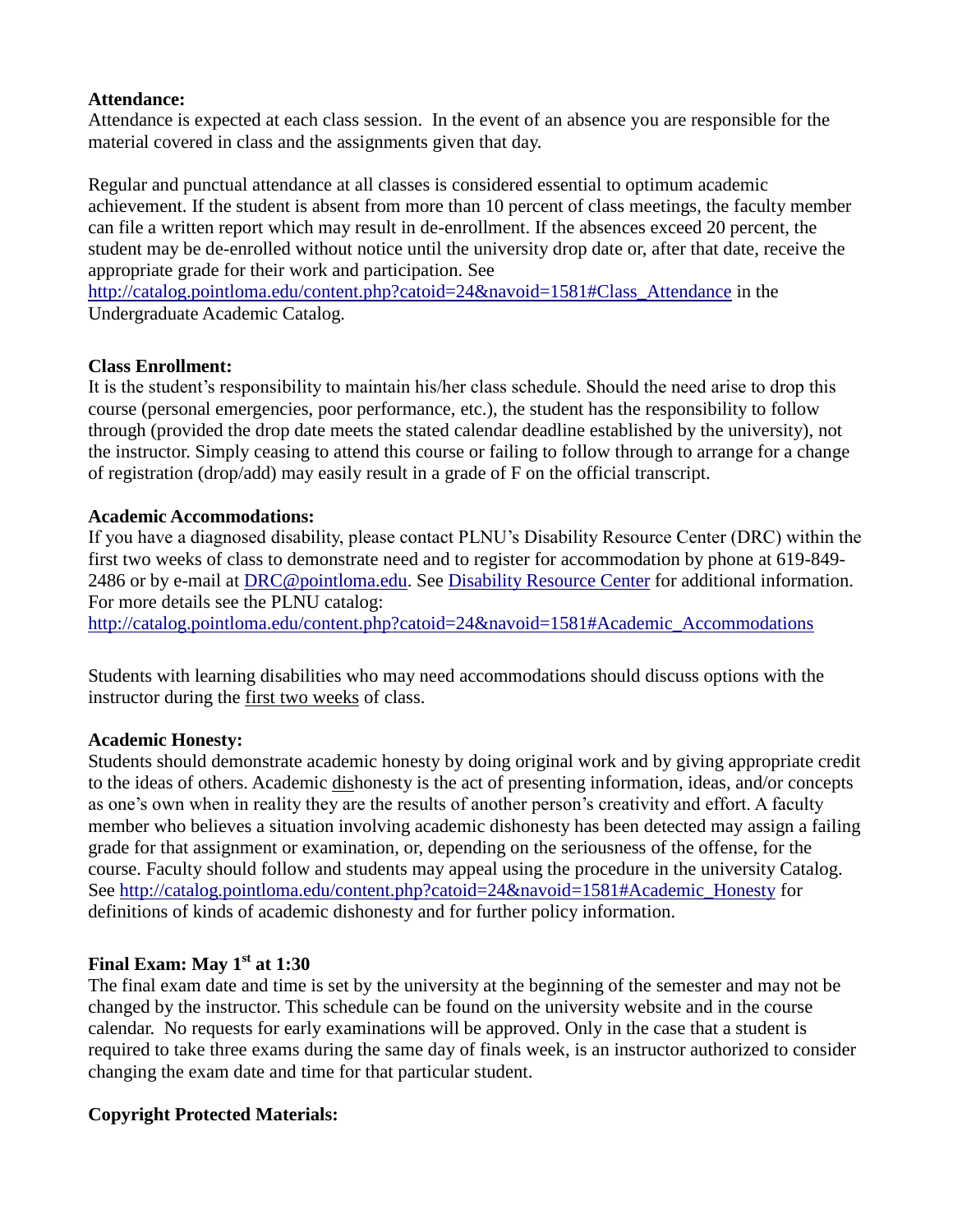Point Loma Nazarene University, as a non-profit educational institution, is entitled by law to use materials protected by the US Copyright Act for classroom education. Any use of those materials outside the class may violate the law.

## **Credit Hour:**

In the interest of providing sufficient time to accomplish the stated course learning outcomes, this class meets the PLNU credit hour policy for a 4-unit class delivered over 15 weeks. Specific details about how the class meets the credit hour requirements can be provided upon request.

| Monday           | Tuesday               | Wednesday      | Thu                                                                                   | Friday           |
|------------------|-----------------------|----------------|---------------------------------------------------------------------------------------|------------------|
| Jan: 8           | 9:                    | 10:            | 11:<br>Array Lists, 9.7<br>Array list lab                                             | 12               |
| 15 (no classes)  | 16<br>$7.1 - 7.6$     | 17             | 18<br>$7.7 - 7.9$<br>Class lab 1                                                      | 19               |
| 22               | 23<br>$7.10 - 7.11$   | 24             | 25<br>$10.1 - 10.2$<br>Class lab 2                                                    | 26               |
| 29               | 30<br>$10.3 - 10.6$   | 31             | Feb 1<br>$11.1 - 11.4$<br>in lab quiz & take home<br>lab (inheritance &<br>debugging) | $\overline{2}$   |
| 5                | 6<br>$11.1 - 11.4$    | $\overline{7}$ | 8<br>$12.1 - 12.3$ lab: files<br>exceptions                                           | 9                |
| 12               | 13<br>Interface: 10.8 | 14             | 15<br>12.4-12.6 lab: gui lab 1                                                        | 16               |
| 19               | 20 NDSS               | 21             | 22<br>$12.12 - 12.13$ gui lab 2                                                       | 23               |
| 26               | 27 written exam       | 28             | 1 lecture TBD<br><b>Programming exam</b>                                              | $\overline{2}$   |
| 5 (spring break) | 6                     | $\overline{7}$ | 8                                                                                     | 9 (spring break) |
| 12               | 13 12.7 & 12.9        | 14             | 15<br>12.10 & 12.11<br>Timer lab                                                      | 16               |

#### **Schedule**